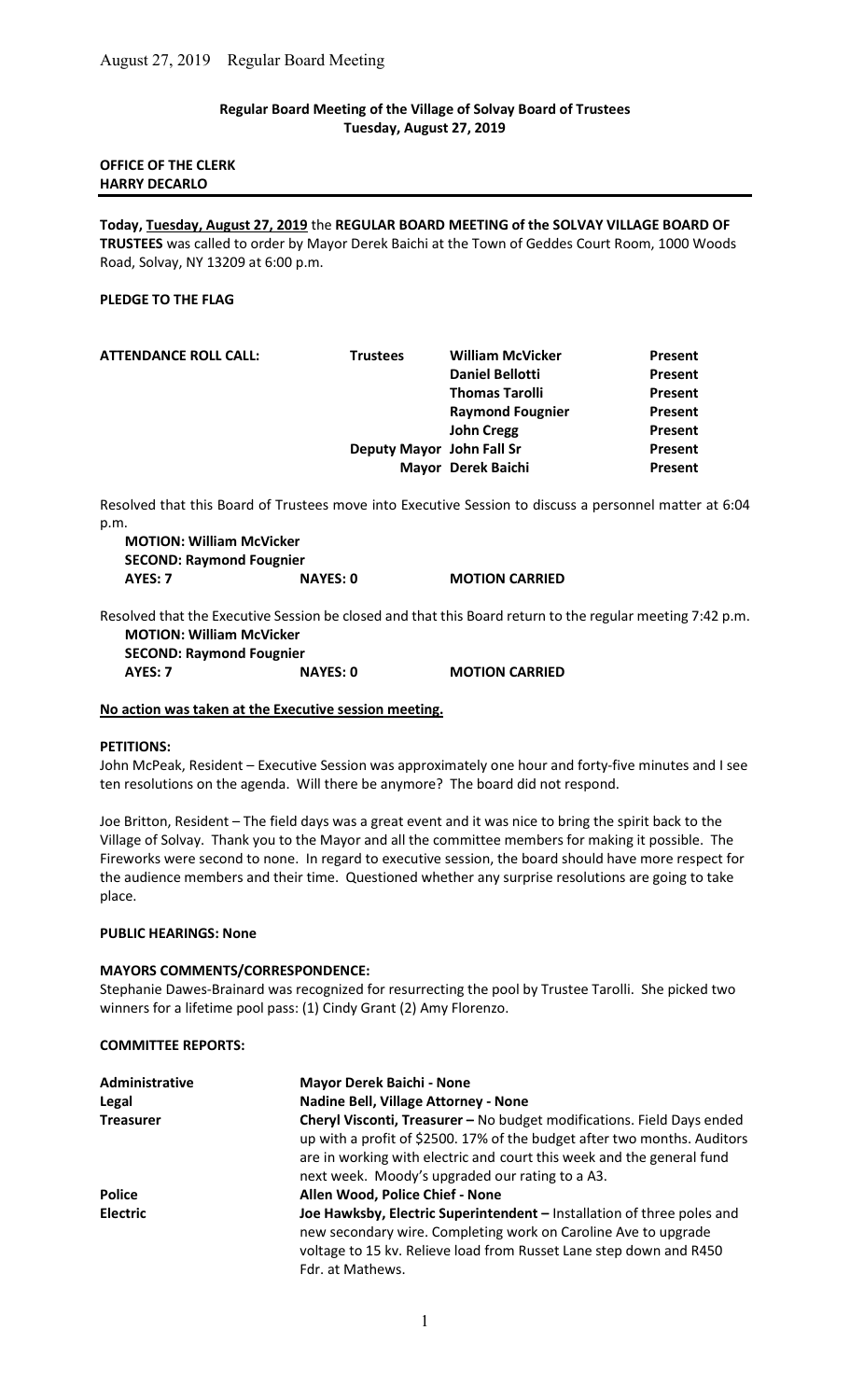| DPW/Highway                        | Charles Orr Jr, Interim DPW Superintendent - Discussed street repair                                                                       |
|------------------------------------|--------------------------------------------------------------------------------------------------------------------------------------------|
|                                    | and catch basins. Also addressed problems on Oakridge and Pine Hill.                                                                       |
|                                    | Plan to extend Summer Help because of limited workers.                                                                                     |
| Library                            | Mayor Derek Baichi - Late in the evening of July 11, the Polaris                                                                           |
|                                    | automation system at the Central Library began to detect signs of                                                                          |
|                                    | trouble. By the afternoon of July 12, OCPL and its branches had lost the                                                                   |
|                                    | Polaris check-in/checkout system, the catalog, Outlook email, telephone                                                                    |
|                                    | service and all Internet access. Tech Staff at OCPL determined that the                                                                    |
|                                    | system was the target of a cyber-attack using Ryuk malware. During                                                                         |
|                                    | this downtime, the Solvay Public Library stayed open regular summer                                                                        |
|                                    | hours and we continued to check out books, DVDs, and other items,                                                                          |
|                                    | using Excel spreadsheets. Because we had a separate connection from                                                                        |
|                                    | the Village, public Internet and Wi-Fi were still available here at Solvay,                                                                |
|                                    | and all our Summer Reading Programs went ahead as scheduled. On                                                                            |
|                                    | August 3, all remaining functions (except Outlook email and functions                                                                      |
|                                    | relating to processing new materials) were finally restored. My most                                                                       |
|                                    | sincere thanks go to our Staff here at Solvay for their consistent hard                                                                    |
|                                    | work, patience and humor throughout this ordeal. Everyone performed                                                                        |
|                                    | heroically, and I am extremely proud of our crew at the Library. Regular                                                                   |
|                                    | Fall hours will resume on September 2. We are planning to launch the                                                                       |
|                                    | new version of our website, solvaylibrary.org, on September 30.                                                                            |
|                                    | Digitization of the Solvay Process Room is proceeding rapidly. Digital                                                                     |
|                                    | copies of some files will be made available on our new website.                                                                            |
|                                    | Upcoming Events: Chair Yoga at the Library-every Wednesday at 4pm.                                                                         |
|                                    | Learn to stretch and relax at your local library.                                                                                          |
|                                    | Armchair Travel and Coffee-Tuesday, October 1 at 2pm. Monthly series                                                                       |
|                                    | of travel programs at the Solvay Public Library. 115th Anniversary of our                                                                  |
|                                    | Building-October 20, 2019. Public reception to celebrate the birthday                                                                      |
|                                    | of the Solvay Public Library. Please join us for music and refreshments.                                                                   |
|                                    | Friends of the Library Holiday Open House-Sunday, December 15, 2                                                                           |
|                                    | p.m. The Friends of the Solvay Public Library invite you to our annual                                                                     |
|                                    | Holiday Open House. Please join us for a fun family holiday tradition                                                                      |
|                                    | with refreshments and the raffle drawing. At the Solvay Library, we are<br>proud of 115 years of service to Solvay and the Town of Geddes. |
| Codes/Pool                         |                                                                                                                                            |
|                                    | Anthony Alberti - Addressed recent electrical and rental inspections as<br>well as permits and appearance tickets. Next codes meeting is   |
|                                    | September 16 <sup>th</sup> at 5:30. Pool season is over but was a success with the                                                         |
|                                    | help of all the staff and lifeguards.                                                                                                      |
| <b>Stormwater/Montrose Ave</b>     | Mark Malley, Village Engineer - Discussed various projects and grants                                                                      |
|                                    | including updates to the pool, west end project and Boyd Ave Park.                                                                         |
| <b>Celebrations</b>                | Mayor Derek Baichi - The field days were a success this year and next                                                                      |
|                                    | year is going to be three days long. The fireworks were amazing and                                                                        |
|                                    | thanks to John's Auto for the donation. Thank you for all of the help and                                                                  |
|                                    | support to bring the field days back.                                                                                                      |
| <b>Buildings</b>                   | John Fall Sr, Trustee - A meeting will take place with WestRock on 8-29                                                                    |
|                                    | to finalize the land and come up with a final plan. The meeting in                                                                         |
|                                    | September will be determined.                                                                                                              |
| <b>Friends of Charles Ave Park</b> | Residents Report - Provided a spreadsheet of all donations. The Field                                                                      |
|                                    | days was successful and we were able to raise around \$1200. A special                                                                     |
|                                    | thank you to the fire department and John Fall Sr. A fundraiser will take                                                                  |
|                                    | place at Gracie's Kitchen on September 14th.                                                                                               |
| <b>Cost Cutting</b>                | Mayor Derek Baichi - The members of the committee were recognized                                                                          |
|                                    | and have been working very hard. The first report will be issued next                                                                      |
|                                    | month. Sal Sciuga will be presenting it. The next meeting is on                                                                            |
|                                    | September 9 <sup>th</sup> at 6:00 pm. Items currently being worked on are have                                                             |
|                                    | the refuse expense as a line item and working with Centerstate CEO                                                                         |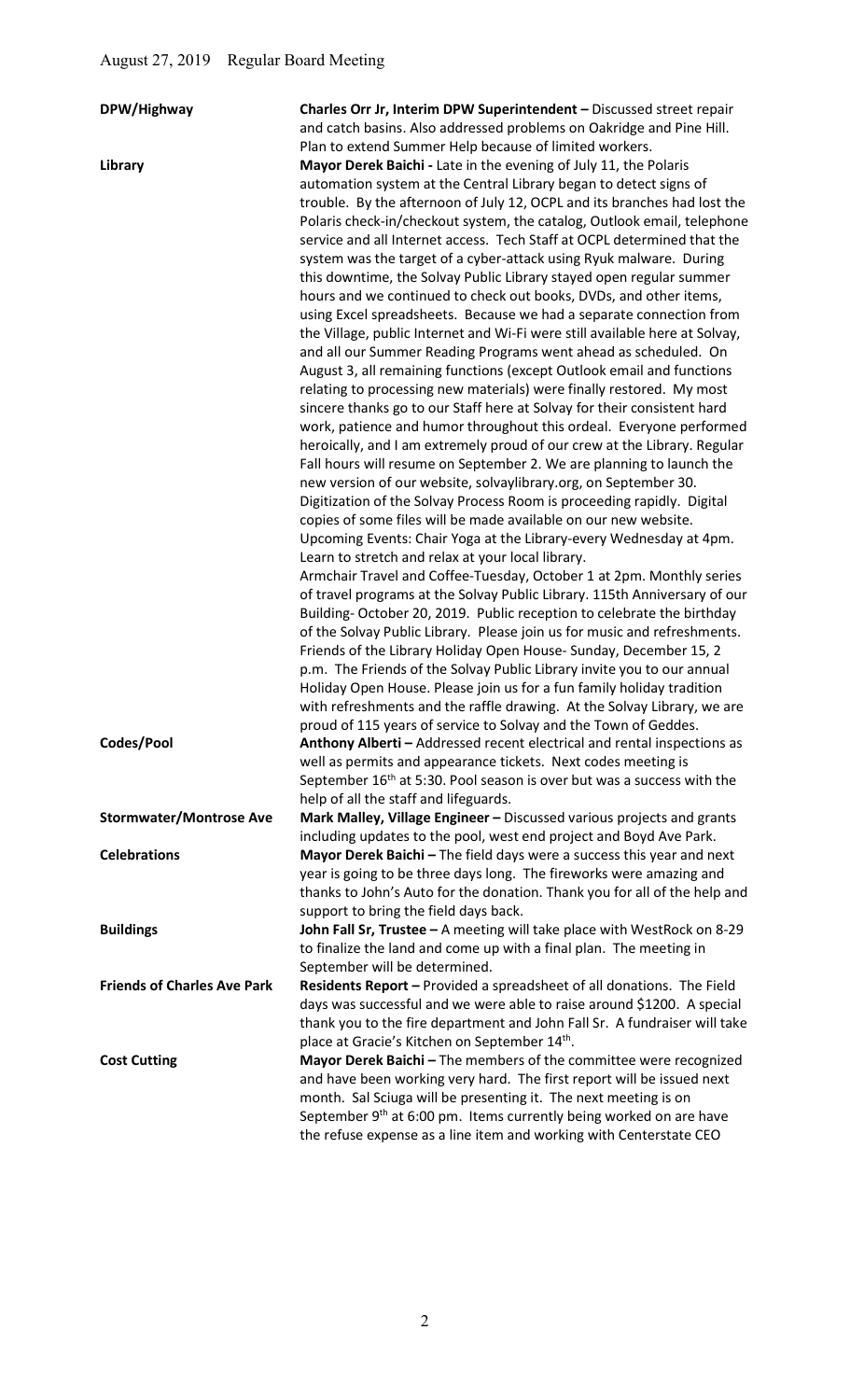# RESOLUTIONS:

| 1. | from 7/1/19 to 7/31/19. (Total Cost to the Village is: \$9,605.00)<br>Below are the specific projects that will be reimbursed through Grant or the County:<br>$\bullet$<br>Grant<br>$\bullet$<br>$\bullet$<br><b>Development Grant</b><br>$\bullet$<br>$\bullet$<br><b>MOTION: John Fall Sr</b><br><b>SECOND: John Cregg</b> |                                                           | Authorization from the Board of Trustees to pay C&S Engineers \$19,955.00 for services rendered<br>Invoice No. 0181135 - Project No. 114.220.002 - Upper Gertrude Park Walkways - SAM<br>Invoice No. 0181136 - Project No. 114.222.001 - Aquatic Spray Park - Grant<br>Invoice No. 0181138 - Project No. 114.229.001 - Boyd Park Improvements - Community<br>Invoice No. 0181141 - Project No. 114.232.001 - Funding Application GIGP<br>Invoice No. 0181143 - Project No. 114.234.001 - Gertrude Park Pool CFA Application |
|----|------------------------------------------------------------------------------------------------------------------------------------------------------------------------------------------------------------------------------------------------------------------------------------------------------------------------------|-----------------------------------------------------------|-----------------------------------------------------------------------------------------------------------------------------------------------------------------------------------------------------------------------------------------------------------------------------------------------------------------------------------------------------------------------------------------------------------------------------------------------------------------------------------------------------------------------------|
|    | AYES: 7                                                                                                                                                                                                                                                                                                                      | <b>NAYES: 0</b>                                           | <b>MOTION CARRIED</b>                                                                                                                                                                                                                                                                                                                                                                                                                                                                                                       |
| 2. | services rendered for the month of July 2019.<br><b>MOTION: John Cregg</b><br><b>SECOND: Thomas Tarolli</b>                                                                                                                                                                                                                  | \$1,443.00 is for Electric and \$1,073.56 is for the PBA. | Authorization from the Board of Trustees to pay Costello, Cooney & Fearon, PLLC \$13,304.81 for                                                                                                                                                                                                                                                                                                                                                                                                                             |
|    | AYES: 7                                                                                                                                                                                                                                                                                                                      | <b>NAYES: 0</b>                                           | <b>MOTION CARRIED</b>                                                                                                                                                                                                                                                                                                                                                                                                                                                                                                       |
| 3. | <b>MOTION: John Fall Sr</b><br><b>SECOND: Thomas Tarolli</b>                                                                                                                                                                                                                                                                 |                                                           | Authorization from the Board of Trustees to approve the minutes from the July 23, 2019<br>Regular Village Board Meeting and the Reading of the Minutes be herewith dispensed.                                                                                                                                                                                                                                                                                                                                               |
|    | AYES: 7                                                                                                                                                                                                                                                                                                                      | <b>NAYES: 0</b>                                           | <b>MOTION CARRIED</b>                                                                                                                                                                                                                                                                                                                                                                                                                                                                                                       |
| 4. | Village of Solvay Electric Department as of August 30, 2019.<br><b>MOTION: William McVicker</b><br><b>SECOND: Dan Bellotti</b><br>AYES: 7                                                                                                                                                                                    | <b>NAYES: 0</b>                                           | Authorization from the Board of Trustees accept the retirement of Terry W. Nicolini from the<br><b>MOTION CARRIED</b>                                                                                                                                                                                                                                                                                                                                                                                                       |
|    |                                                                                                                                                                                                                                                                                                                              |                                                           |                                                                                                                                                                                                                                                                                                                                                                                                                                                                                                                             |
| 5. | the Village of Solvay.<br><b>MOTION: John Cregg</b><br><b>SECOND: Dan Bellotti</b>                                                                                                                                                                                                                                           |                                                           | Authorization from the Board of Trustees to approve the proposed Memorandum of Agreement<br>for the Central New York Stormwater Coalition, prior 2013 agreement establishing the Coalition<br>and further authorizing the Mayor to sign the 2019 Memorandum of Agreement on behalf of                                                                                                                                                                                                                                       |
|    | AYES: 7                                                                                                                                                                                                                                                                                                                      | <b>NAYES: 0</b>                                           | <b>MOTION CARRIED</b>                                                                                                                                                                                                                                                                                                                                                                                                                                                                                                       |
| 6. | Authorization from the Board of Trustees for Costello, Cooney & Fearon, PLLC to assist with the<br>review and updating of the Village of Solvay Employee Handbook at a rate of \$150/hour and not<br>to exceed 25 total hours.<br><b>MOTION: William McVicker</b><br><b>SECOND: John Fall Sr</b>                             |                                                           |                                                                                                                                                                                                                                                                                                                                                                                                                                                                                                                             |
|    | AYES: 6                                                                                                                                                                                                                                                                                                                      | <b>NAYES: 1</b>                                           | <b>MOTION CARRIED</b>                                                                                                                                                                                                                                                                                                                                                                                                                                                                                                       |
| 7. | Woodcliff Dr, Fairport, NY.<br><b>MOTION: John Fall Sr</b><br><b>SECOND: William McVicker</b>                                                                                                                                                                                                                                |                                                           | Authorization from the Board of Trustees for Beert Polstra to be the Alternate Delegate at the<br>MEUA Annual Conference on September 10-13, 2019 at the Woodcliff Hotel & Spa, 199                                                                                                                                                                                                                                                                                                                                         |
|    | AYES: 7                                                                                                                                                                                                                                                                                                                      | <b>NAYES: 0</b>                                           | <b>MOTION CARRIED</b>                                                                                                                                                                                                                                                                                                                                                                                                                                                                                                       |
|    |                                                                                                                                                                                                                                                                                                                              |                                                           |                                                                                                                                                                                                                                                                                                                                                                                                                                                                                                                             |